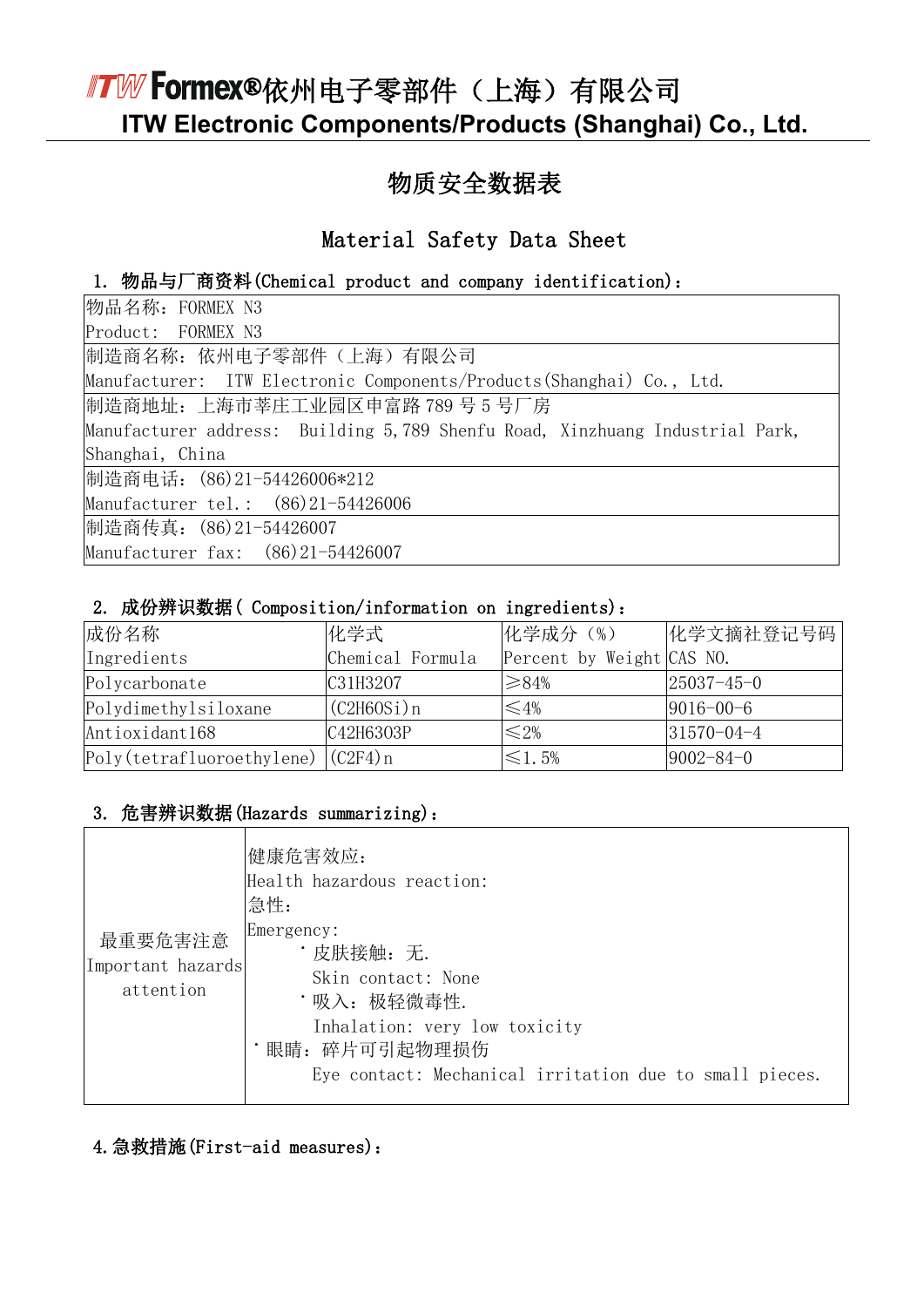不同暴露途径之急救措施: This first-aid measures is different from section 8.  $\cdot \mathbb{R} \lambda$ . 1.若不慎吸入高温熔融树脂产生的气体,则立即远离该处至新鲜空气呼吸新鲜空气. 2.发生咳嗽或呼吸困难立即就医 Inhalation: 1. Breath clean air right away if breath gas generated by hot melt resin by accident. 2.Hospitalize if person is short of breath ˙皮肤接触:如果皮肤与熔融后的材料接触,迅速用冷水冲洗,不要试图从皮肤上剥下来,并 就医。 Skin contact: If contact with molten material occurs, cool rapidly with cold water. Do not attempt to peel polymer from skin. Obtain medical advice for thermal burn. ˙眼睛接触:用水冲洗眼睛,不要揉擦眼睛。有任何异常,立即就医. Eye contact: Flush eyes with water; do not rub eyes. Hospitalize if there is any abnormal feeling. 最重要症状及急害效应:无 Main symptom and urgent reaction: None 对急救人员之防护:无 The defense of first-aid person: None. 对医师之提示:无 Advice to doctor: None

#### 5. 灭火措施(Fire-fighting measures):

适用灭火剂:喷水,泡沫消火剂,干粉

Extinguishing media: Water, foam, dry chemical powder

燃烧危害:可能产生烟雾或碎片,里面可能含有刺激或毒性物质,包括一氧化碳,二氧化碳,氮氧 化合物,乙醛,酚及其衍生物等化合物.机械处理时会发生粉体,操作时须防粉体的累积导致爆 炸.

Burning hazards: Might generate smoke and macromolecule fragments in which contain irritant or toxic substances like CO, CO2, Nitrogen oxide, acetaldehyde, phenol and its derivant , etc. Powder will be generated during mechanical treatment, need to prevent powder accumulation that will lead to explosion during operation.

特殊灭火程序: 无

Special fire fighting procedures: None

消防人员之特殊防护设备: NIOSH 认可的正压自呼吸面罩。

The special defense equipment of fire-fighting person: Do not enter confined fire space without a positive pressure NIOSH approved self-contained breathing apparatus with a full facepiece.

#### 6. 泄漏处理措施(**Accident release measures**)

个人应注意事项:无 Personal protection: None. 环境注意事项:不适用。 Environmental attention item: N/A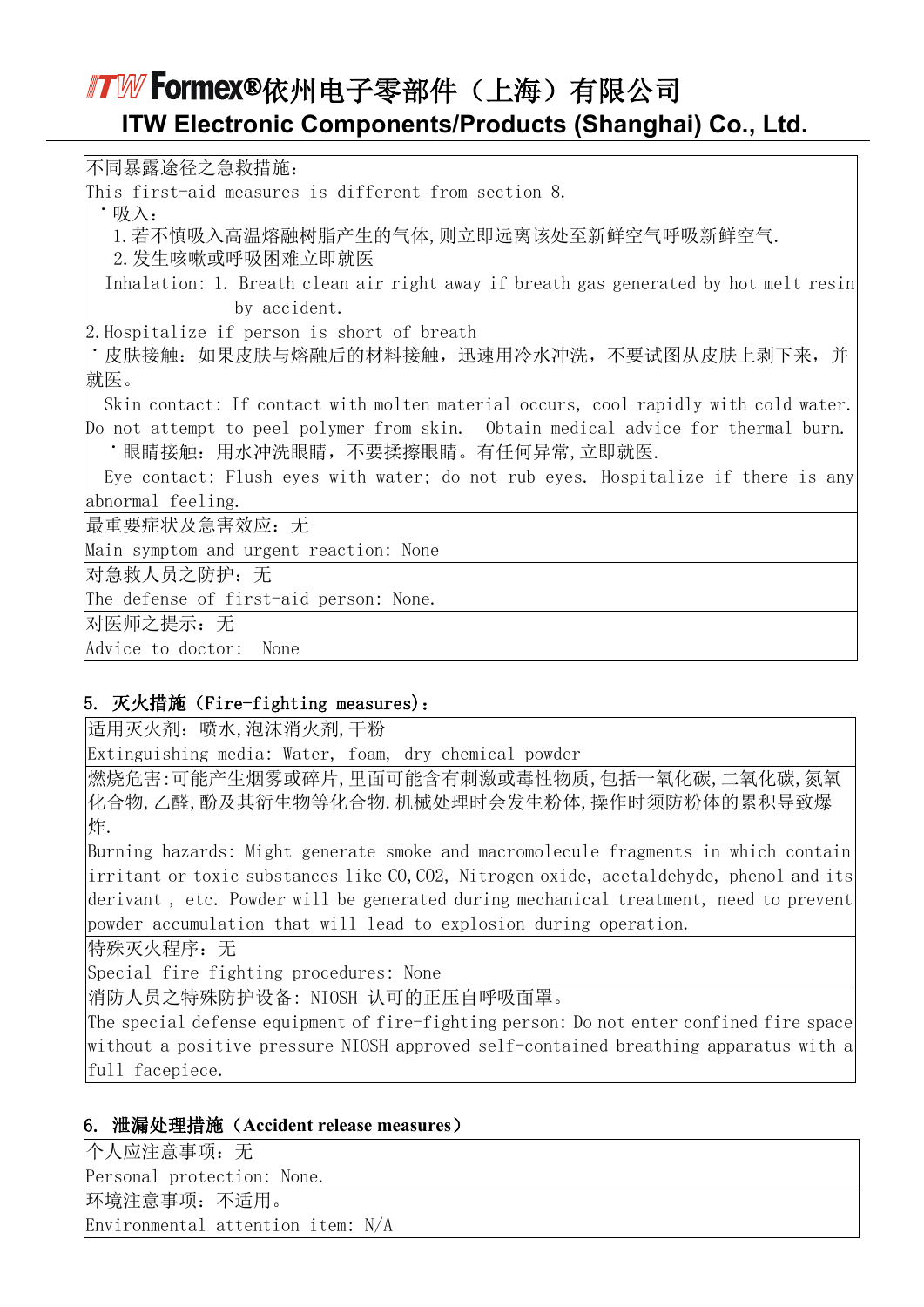清理方法:扫除或吸掉防止滑倒,将材料包起回收或处理。 Methods for cleaning up: Shovel, sweep, or vacuum to prevent slipping hazards. Contain material for reclamation or disposal.

#### 7. 安全处置与储存方法(Handling and storage):

操作处置:避免放置于人员行走区域,否则可能导致滑倒。

WASTE DISPOSAL: Keep material off walking surfaces, it may create a slipping hazard. 存放方法:通风环境 35℃以下室内储藏,避免阳光直射,远离热源 Storage: Store in well-ventilated area under 35℃, keep away from sunlight and any source of heat.

#### 8. 曝露预防措施(Exposure controls/personal protection):

控制浓度:良好的空气流通即可 Concentration control: Well ventilated 个人防护设备 Personal protection equipment: 1. 呼吸防护:防尘面具 Respiratory protection: dust-proof mask 2. 手部防护:手套 Hand protection: Glove 3.眼睛防护:防护安全眼镜 Eye protection: Safety Glasses 4.皮肤及身体防护:长袖作业服 Skin and body protection: long sleeve work clothes 5. 卫生措施:工作后、饮食及抽烟前应洗手。 Health measure: Wash hand after work and before eating & smoking.

#### 9. 物理及化学数据(Physical and chemical properties):

| 物质状态: 固体                                   | 形状: 片状                         |
|--------------------------------------------|--------------------------------|
| Substance form: Solid                      | Appearance: sheet              |
| 忾味:无气味                                     | 沸点: 不适用                        |
| Odor: Essentially odorless                 | Boiling point: $N/A$           |
| 维卡软化温度: 148℃                               | 蒸气压: 不适用                       |
| Vicat softening temperature: 148°C         | Vapor pressure: N/A            |
| 自燃温度: >450℃                                | 水中溶解度: 不溶于水                    |
| Autoignition temperature: $>450^{\circ}$ C | Solubility in water: Insoluble |
| 比重:1.21                                    | 颜色: 黑色或本色                      |
| Specific density: 1.21                     | Color: Black or nature.        |

#### 10. 安定性及反应性(Stability and reactivity):

安定性:在建议条件下使用及贮藏非常安全 Stability: Very stable under the recommended using and storage conditions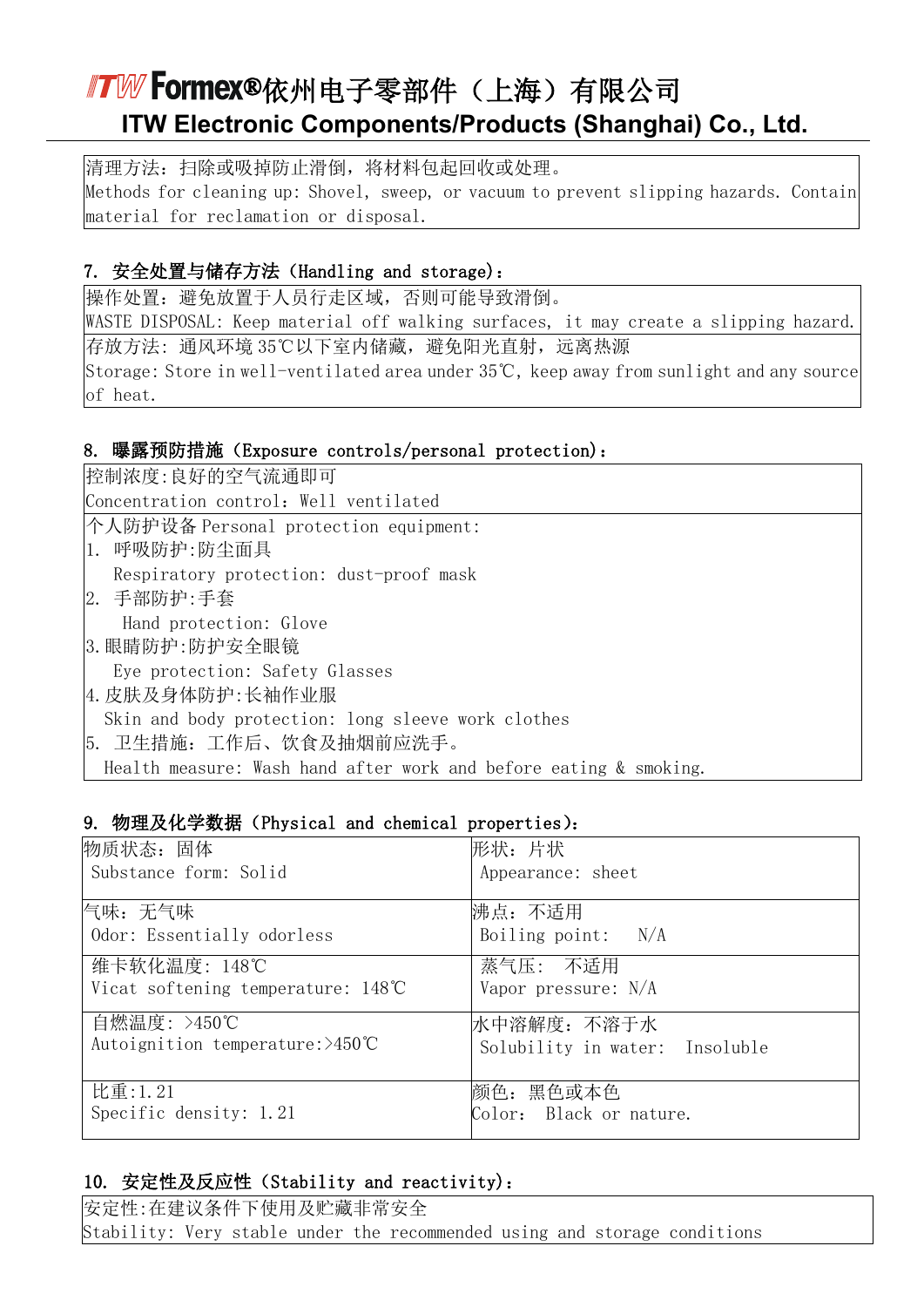特殊状况下可能之危害反应:不确定 Hazardous reactivity in special conditions: uncertain

应避免的状况:长期储存于高温场所

Conditions to avoid: store at high temperature site for long term

应避免的物质:强氧化剂, 强酸

Material to avoid: Strong oxidizing agents, strong acid

危害分解物:燃烧产物包括浓烟,二氧化碳,一氧化碳和碳氢化合物等。高温操作可能产生脂肪 烃,芳香烃,酸,酚醛及其衍生物等物质.

Hazardous decomposition or byproducts: Hazardous combustion products may include dense black smoke,  $CO<sub>2</sub>$ ,  $CO<sub>3</sub>$ , and hydrocarbon fragments. Operation at high temperature might generate aliphatic and aromatic hydrocarbons, acids, phenol, and phenolderivatives.

#### 11. 毒性资料(Toxicological information):

致敏感性:树脂分解产生的烟雾可能刺激眼睛。 Susceptive: Fume or Vapors generated from decomposing resin may be irritant to eyes.

慢毒性或长期毒性:无资料说明 Slow toxicity or long toxicity: N/A

#### 12. 生态资料(Ecological information):

可能的环境影响:很难经生化反应分解,于陆上的环境将残存于土壤中,于水中环境则将沉降残 存于沉积物中

Possible effect of environment: hard to be decomposed through biolysis. Will remain in soil or sediment in the water.

崩解作用:水中无法溶解,呈安全状态残存于环境中,阳光长期照射将逐渐脆化,不能预期能经生 化作用而分解

Decomposition reaction: Can not dissolve in water, remain in environment safely, will age and embrittleif exposed to sunshine for long term. Hard to be decomposed through biolysis.

生态毒性:无生态毒性 Biology toxicity: None

#### 13. 废弃物处理方法(Disposal):

废物处理:不得任意倾倒废弃物于地面、下水道及水源地,应依各所在地相关法律条文规范依法 处理.

Waste disposal: Comply with all federal, state and local regulations. Do not dump this product into sewers, on the ground or into any body of water.

### 14. 运送资料(Transport information):